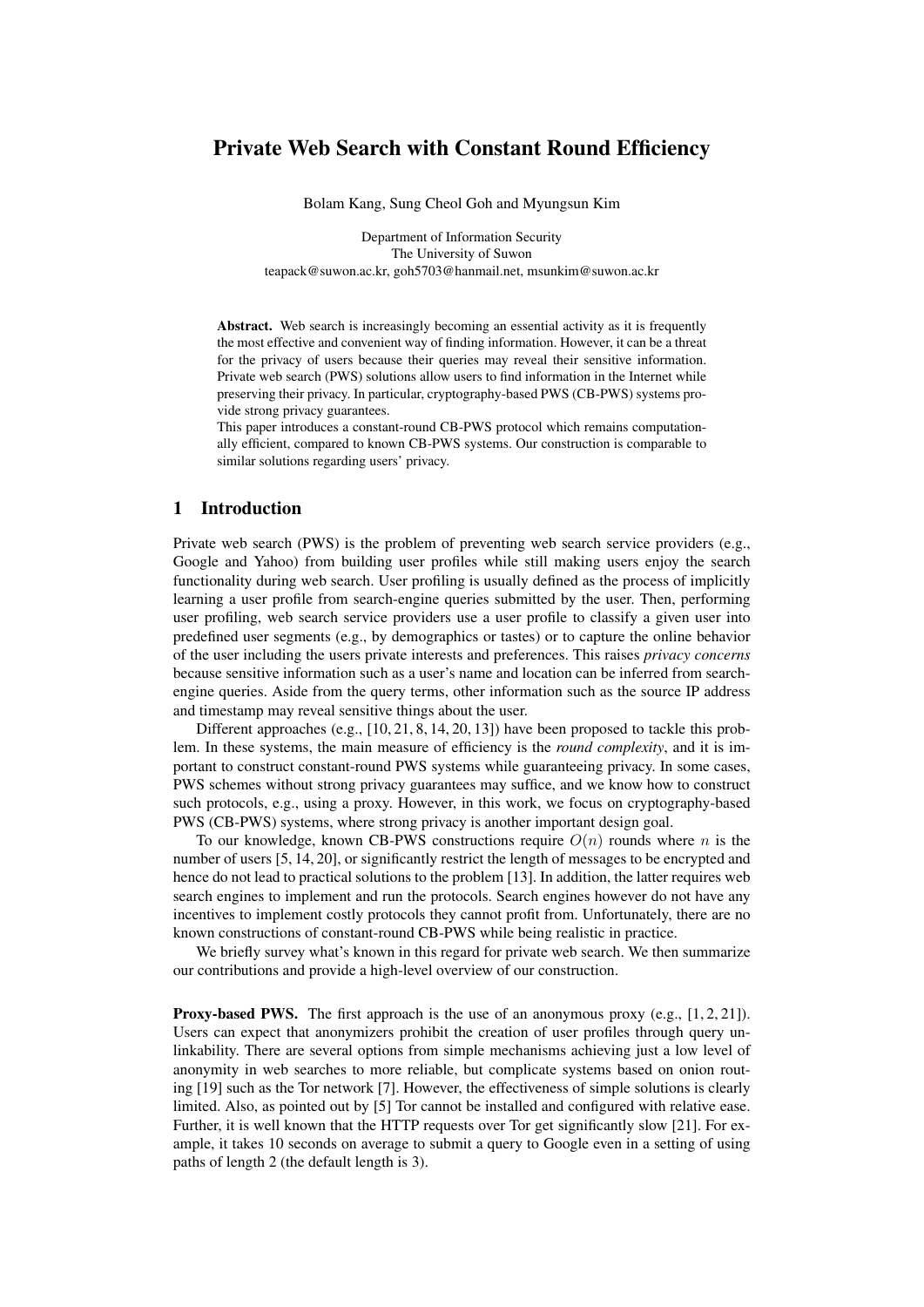Obfuscation-based PWS. Another approach to provide privacy during web search is based on a query obfuscation technique (e.g.,  $[10, 8, 18, 3]$ ). Roughly speaking, a class of solutions using query obfuscation is to blend the real queries into a stream of fake queries so that web search engines cannot create a correct profile. From the privacy point of view, these obfuscation-based solutions have a critical drawback: automated queries have different features from the actual queries entered by a user, such as randomness. The authors in [17] demonstrated a concrete classifier that can distinguish real queries from fake queries generated by TrackMeNot [3], only with a mean of misclassification around 0.02%.

Cryptography-based PWS. The last class of solutions is to use cryptographic algorithms such as public-key encryption and shuffle. One of the main advantages of CB-PWS over other approaches is that they provide strong privacy guarantees. Besides, they are not affected by the misclassification issue, and are generally faster than anonymizer-based solutions. To our knowledge, known solutions are [5, 14, 20, 13].

Their basic idea is that joining a small-sized group, each user encrypts his search query and sends it to other members; then according to a predefined order, one user hands over a shuffled list of encrypted queries to its neighbor and finally the last user broadcasts its shuffled version. After group decryption, each user gets a set of queries but he can not know who submitted which query. As a result, web search engines cannot build user profiles.

#### 1.1 Our Contributions

Our main contribution is the first *practical* protocol that only has  $O(n)$  modular exponentiations and a *constant number of rounds* in the user side, where n is the number of users (i.e., a group size). According to our analysis of existing CB-PWS schemes (i.e., [5, 14, 20]), existing solutions require  $O(n)$  computation complexity and  $O(n)$  rounds in the same conditions.

A user has words or sentences for a query, and then is about to submit it to a specific search engine. Using our protocol, the user first disperses his query term into  $n$  pieces using Shamir's secret sharing scheme. This can be very efficiently done in a finite field (see Section 4.1). Then encrypting each share into n ciphertexts under a public-key cryptosystem, which requires at most  $O(n)$  modular exponentiations, the user sends to the encrypted shares to corresponding users. Finally all users send to a group manager a list of re-masked and shuffled ciphertexts. (In CB-PWS solutions, a small group of users is created and maintained by a specific entity called a group manager. We will explain the entity later.)

Our key technical contribution is the introduction of distributing a query term instead of distributed private-key generation, among  $n$  users. Roughly speaking, known CB-PWS schemes demand each user to compute only a singe ciphertext of the query term, but a collection of all n ciphertexts should be shuffled in a *relay manner* among all users. This step is essential to provide unlinkability between query terms and users, but leads to  $O(n)$  round complexity. Our scheme does not require users to participate in the sequential shuffles.

#### 1.2 Our Setting

We are working in a setting consisting of three semi-honest entities as follows:

- *Users*. They are the individuals who submit query terms to the search engine, and wish to protect the search engine to build their profiles. We use  $u$  to denote a user.
- *The group manager*. The role of the group manager, denoted by G, is to group users so that they execute our protocol that was introduced as above. We assume that the group manager has fairly powerful computing resources and storage capacity compared to users.
- *The search engine*. The web search service provider, denoted by W, is the entity that provides a list of best-matching web pages, usually along with a short summary and/or sometimes parts of the document. A typical example is Google. Note that the search engine has no incentives to protect users' privacy.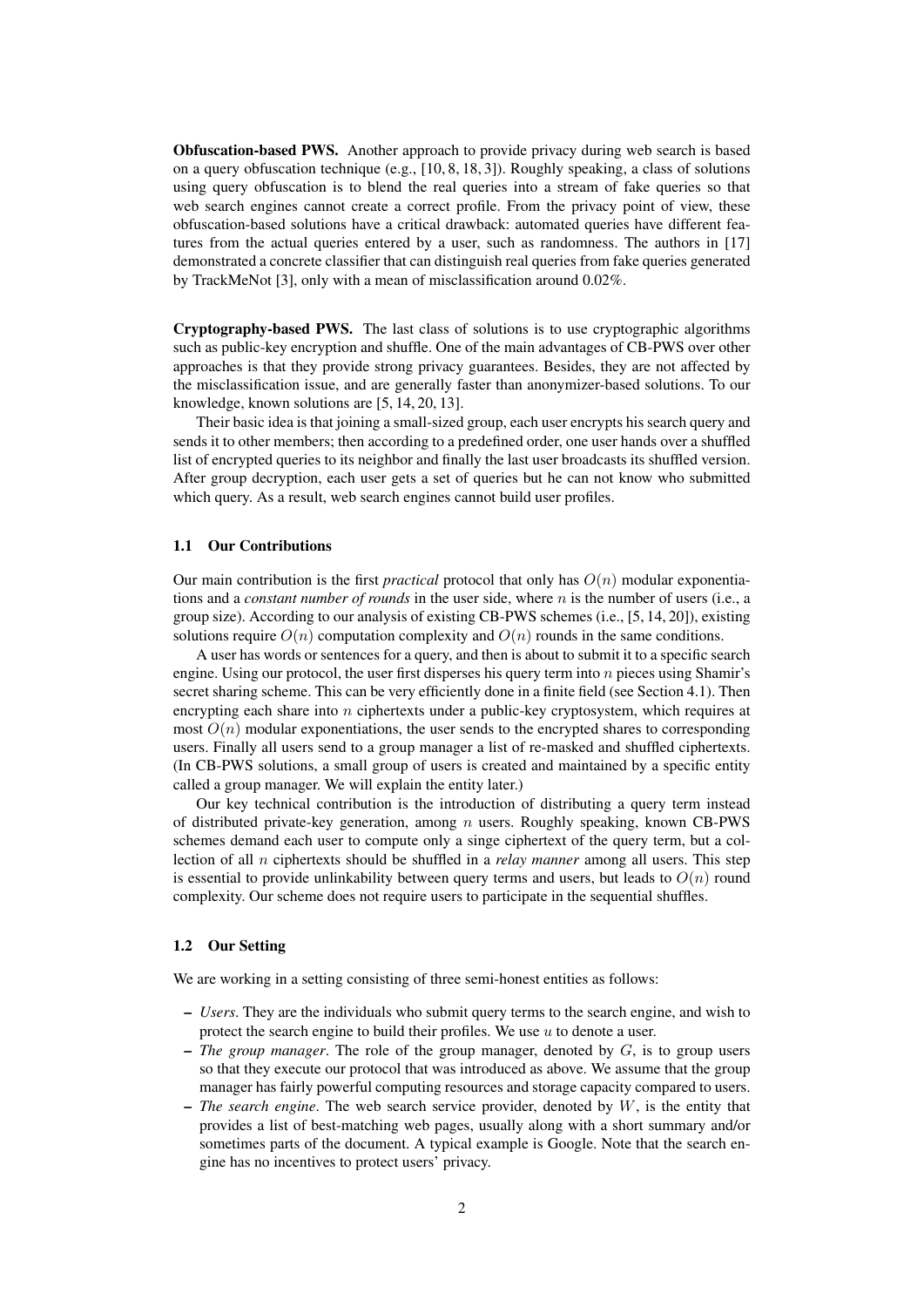We consider that an adversary is not allowed to break current computationally secure encryption schemes. We assume that there are at least two honest users. However, different from [5], we allow collusions between two entities of the protocol.

#### 1.3 A High-level Overview of Our Solution

In what follows we provide a high level description of our construction and the techniques used therein. To obtain our construction we build on the notion of secret sharing. The basic idea of Shamir's  $(t, n)$ -secret sharing is that a user can use a polynomial  $f(X)$  of degree  $t - 1$ to split a secret q into n shares,  $(v_1, \ldots, v_n)$ . Then, any collection of shares  $\geq t$  from the distributed  $n$  shares allows to recover the secret using the Lagrange interpolation formula.

The starting point of the design of our solution is Shamir's secret sharing scheme: To submit a query term q, one chooses a random polynomial  $f(X)$  of degree  $n-1$  whose constant term is q, and evaluates  $v_i = f(u_i)$  at each user's label  $u_i$ . Then he computes encryptions  $\bar{v}_i = \mathsf{E}_{pk}(v_i)$  for all  $1 \leq i \leq n$ . Here  $\mathsf{E}_{pk}(\cdot)$  is a public-key encryption algorithm and  $v_i$  is assumed to be in the message space of the encryption algorithm. Next, he sends each encrypted share to a corresponding user.

After all users obtain a list of encrypted shares, they perform re-masking and permuting the list and send it to a group manager. At first glance, our scheme may seem to have no differences from existing CB-PWS schemes. However, we emphasize that in the above step of our scheme, shuffling ciphertexts does not demand any interaction between neighbors. Completing the first step in existing solutions, every user holds the *same list of ciphertexts*. Hence, every user should join in the sequential shuffles to achieve unlinkability. We consider this as a very legitimate reason to incur a high round complexity  $O(n)$ . In contrast, our solution makes all users to have *different lists of ciphertexts* so that users do not need to perform shuffles sequentially.

Decrypting all received lists of ciphertexts, the group manager uses Lagrange interpolation to recover users' query terms. It then submits the recovered queries to the search engine and broadcasts the search results to the group users.

*Outline of the paper:* This work is organized as follows. Section 2 introduces cryptographic building blocks: secret sharing and public-key encryption. Section 3 provides a detailed desciption of our construction. In Section 4, we continue to provide its performance and security analysis.

## 2 Background

In this section, we review the concepts and notation of cryptographic building blocks. We begin with a review of secret sharing techniques, and continue to recalling public-key cryptography and its security definitions.

Notation. For  $n \in \mathbb{N}$ ,  $[n]$  denotes the set  $\{1, \ldots, n\}$ . If A is a probabilistic polynomial-time (PPT) machine, we use  $a \leftarrow A$  to denote making A produce an output according to its internal randomness. In particular, if U is a set, then  $r \stackrel{\$}{\leftarrow} U$  is used to denote sampling from the uniform distribution on U.

We denote by  $\lambda$  a security parameter. A function  $g : \mathbb{N} \to \mathbb{R}$  is called *negligible* if for every positive polynomial  $\mu(\cdot)$  there is an integer N such that  $g(n) < 1/\mu(n)$  for all  $n > N$ .

#### 2.1 Secret Sharing

A secret sharing scheme is a method of distributing a secret, usually a key, among a group of users, requiring a cooperative effort to determine the key, so the plaintext can subsequently be decrypted. The ultimate goal of the scheme is to divide the secret being hidden into  $n$  shares, but any subset of t shares can be used together to solve for the value of the secret. Additionally,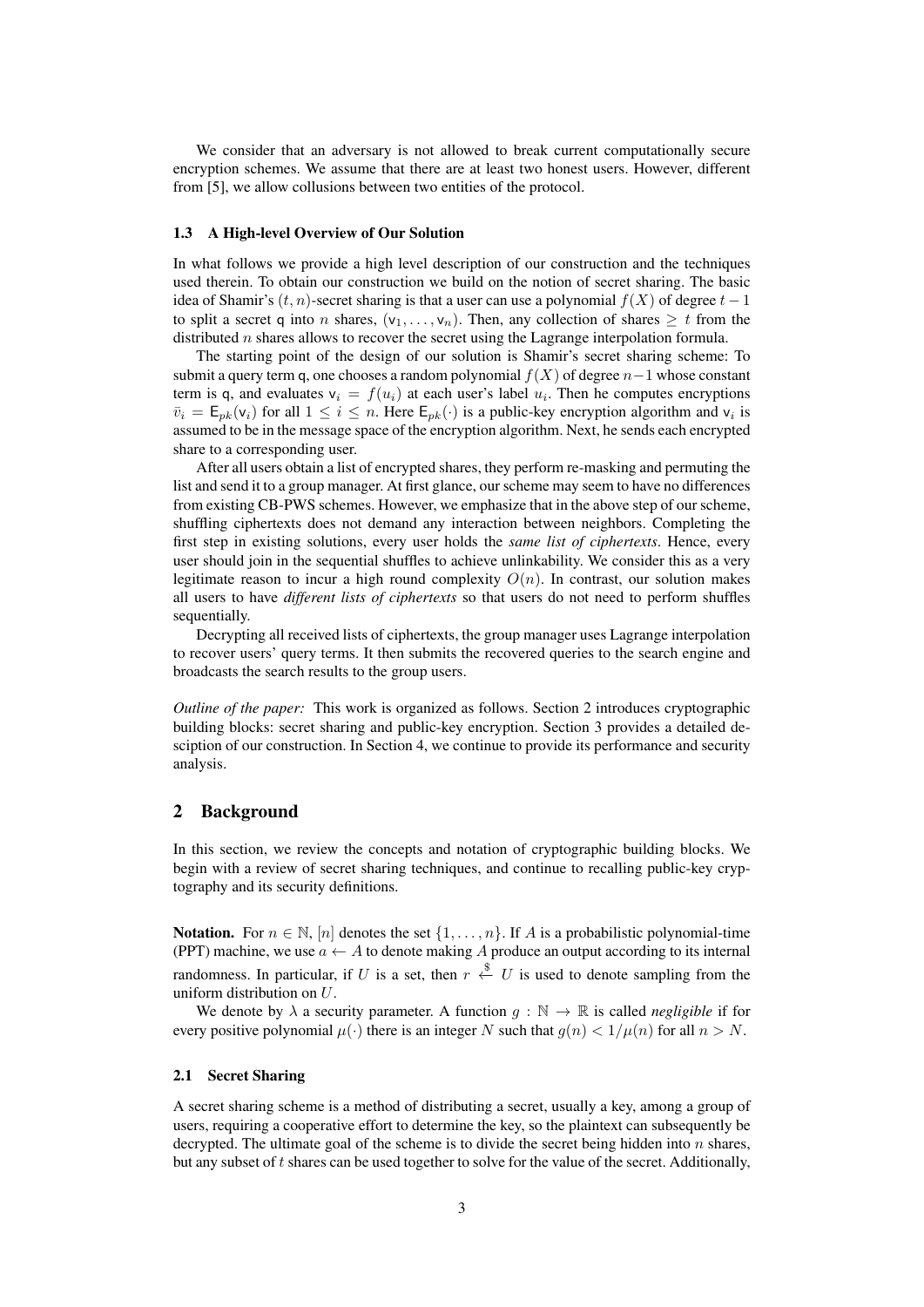any subset of  $t - 1$  shares will prevent the secret from being reconstructed. This is defined as a  $(t, n)$ -threshold scheme, meaning that the secret is dispersed into n overall pieces, with any t pieces being able to recreate the original secret.

The original secret sharing scheme was proposed by Adi Shamir in 1979 [22], while George Blakley also designed a similar scheme on his own around the same time [4]. In this work, we use Shamir's secret sharing scheme instead of Blakley's scheme because the former is relatively efficient compared to the latter. Shamir's scheme is based on polynomial interpolation, and takes  $t$  points on the Cartesian plane, and with those  $t$  points, a unique polynomial  $f(X)$  is guaranteed to exist such that  $f(X) = y$  for each of the points given. Regardless, this polynomial  $f(X)$  is of degree  $t-1$ , and the coefficient for the  $0<sup>th</sup>$  degree is equal to a given secret q. Overall, the full equation for  $f(X)$  is given as such, with  $q = a_0$ :

$$
f(X) = a_0 + a_1 X + \dots + a_{t-1} X^{t-1}.
$$

For a concrete instantiation of Shamir's scheme, however we need to to determine an appropriate field  $M$  for the subsequent modular arithmetic. Because of this, an appropriate prime value p is needed, so that the needed arithmetic can be performed in  $\mathcal{M} = \mathbb{Z}_n$ , for instance. Following that,  $n$  unique elements are chosen, either systematically, or randomly, within the field. These values are labelled  $u_1$  through  $u_n$ , and are made public. Assign one of these values to each of the participants that are to be given a share. The next step is to then choose  $t - 1$  random values in the field. These values are secret to all participants, and are labelled  $r_1$  through  $r_{t-1}$ . Once these values are all determined, give each participant a share  $v_i$  based on their corresponding  $u_i$  value as such:

$$
\mathsf{v}_i = \mathsf{q} + \sum_{j=1}^{t-1} r_j(u_i)^j \pmod{p}.
$$

Reconstructing the secret can be done through the Lagrange interpolation that proves the solution to the equation is unique.

We use  $K$  to denote a list of public values chosen for a specific Shamir's secret sharing instantiation, i.e.,  $K = (t, n, \mathcal{M}_K; u_1, u_2, \dots, u_n).$ 

## 2.2 Public-key Encryption

A public-key encryption scheme  $\mathcal{E} = (K\mathsf{G}, \mathsf{E}, \mathsf{D})$  consists of the following algorithms:

- KG is a randomized algorithm that takes a security parameter  $\lambda$  as input, and outputs a secret key sk and a public key pk; pk defines a plaintext space  $\mathcal{M}_{pk}$  and a ciphertext space  $\mathcal{C}_{pk}$ .
- E is a randomized algorithm that takes pk and a plaintext  $m \in \mathcal{M}_{pk}$  as input, and outputs a ciphertext  $c \in \mathcal{C}_{pk}$ . Especially, this process is usually randomized, using randomization value  $r \in \mathcal{R}_{pk}$

$$
c = \mathsf{E}_{pk}(m;r)
$$

– D takes sk and  $c \in \mathcal{C}_{pk}$  as input, and outputs the plaintext m.

Homomorphic public-key encryption schemes exhibit a particularly interesting algebraic property: when two ciphertexts are combined in a specific, the resulting ciphertext encodes the combination of the underlying plaintexts under a specific group operation, usually multiplication or addition. More formally, we say that a public-key cryptosystem  $\mathcal{E} = (KG, E, D)$ is *homomorphic* for binary relations  $(\oplus, \otimes)$  if for all  $(pk, sk) \leftarrow {\sf KG}(1^{\lambda}),$ 

- Given message domain  $\mathcal{M}_{pk}$ ,  $(\mathcal{M}_{pk}, \oplus)$  forms a group.
- Given ciphertext range  $C_{pk}$ ,  $(C_{pk}, \otimes)$  forms a group.
- For all  $c_1, c_2 \in C_{nk}$ , D<sub>sk</sub> $(c_1 \otimes c_2) = D_{sk}(c_1) \oplus D_{sk}(c_2)$ .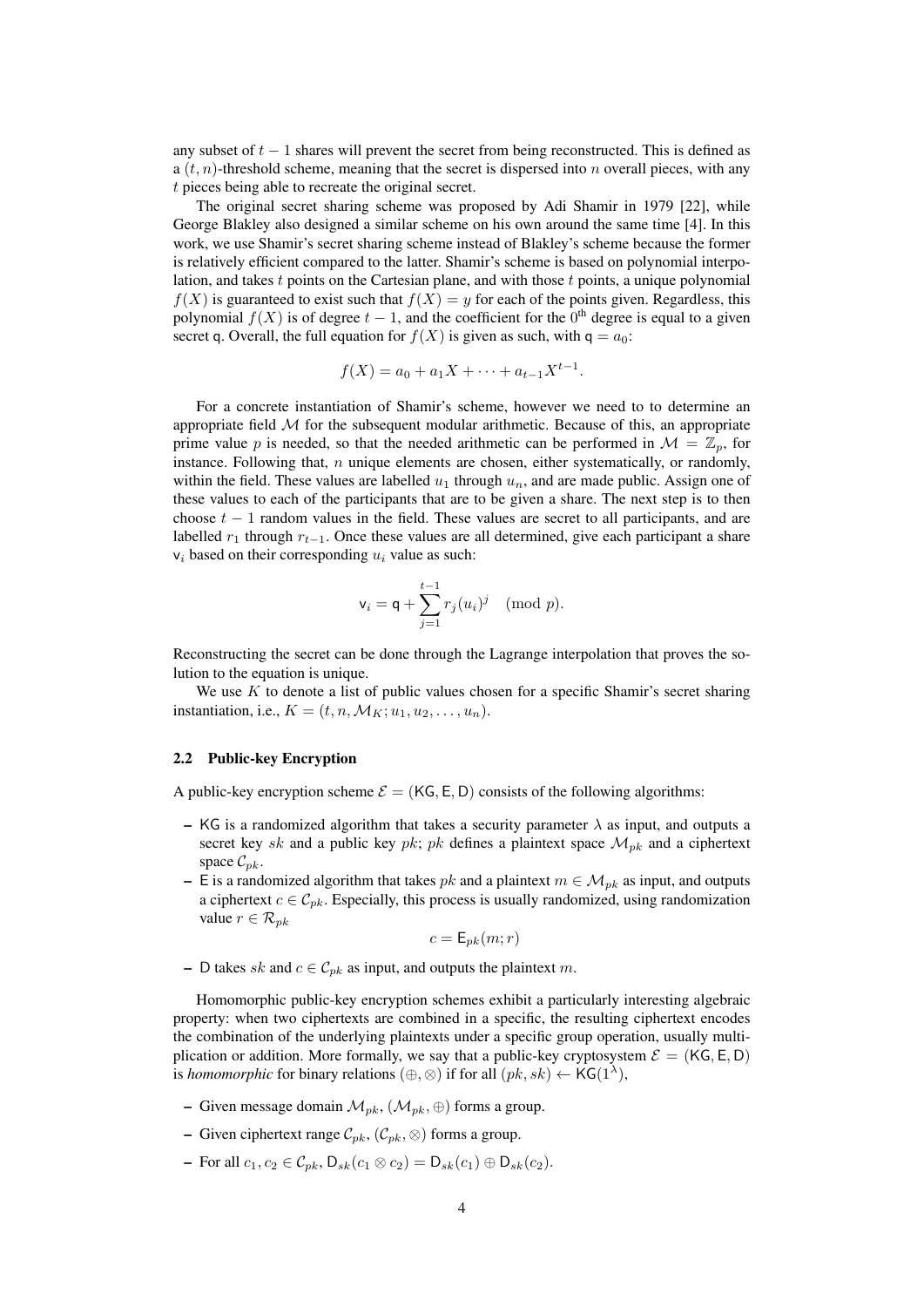As a consequence, a cryptosystem's homomorphic property allows it to perform *reencryption*: given a ciphertext  $c$ , anyone can create a different ciphertext  $\tilde{c}$  that encodes the same plaintext as c. Thus, given a homomorphic encryption scheme  $\mathcal{E}$ , we can define the reencryption algorithm as follows:

$$
\mathsf{RE}_{pk}(c; r) = c \otimes \mathsf{E}_{pk}(m_0; r)
$$

where  $m_0$  is an identity message such that  $\forall m \in \mathcal{M}_{nk}, m \oplus m_0 = m$ . Further,  $D_{sk}(c) = m$ , then  $D_{sk}(RE_{nk}(c)) = m$ , too.

Security Notions for Encryption Schemes. Given such a cryptosystem, one can consider different security definitions. Because the malleability of ciphertexts in homomorphic cryptosystems limits the security of such schemes, we only discuss security of homomorphic cryptosystems.

Semantic security was first defined in 1982 by Goldwasser and Micali [11]. Intuitively, a cryptosystem is said to be *semantically secure* if, given a ciphertext c, an adversary cannot determine any property of the underlying plaintext  $m$ . In other words, an adversary cannot extract any semantic information of plaintext  $m$  from an encryption of  $m$ . Formally, a publickey cryptosystem  $\mathcal{E} = (KG, E, D)$  is said to be semantically secure if there exists a negligible function  $\mu(\cdot)$  such that, for all polynomial time algorithms  $\mathcal{A} = (\mathcal{A}_1, \mathcal{A}_2)$ :

$$
\Pr\left[\begin{array}{l} (pk, sk) \xleftarrow{\$} \mathsf{KG}(1^{\lambda}); \\ (m_0, m_1, \mathsf{state}) \leftarrow \mathcal{A}_1(pk); \\ c_b \leftarrow \mathsf{E}_{pk}(m_b); \\ b' \leftarrow \mathcal{A}_2(m_0, m_1, c_b, \mathsf{state}) \end{array}\middle| b = b' \right\} < \frac{1}{2} + \mu(\lambda).
$$

Instantiations. We know of a number of efficient schemes that are semantically secure. El Gamal [9] is the prime example of a semantically secure encryption scheme and Paillier [16] is another good example with semantic security.

## 2.3 Compatibility of Secret-sharing and Public-key Encryption

From now on, we will simply assume that we have some secret sharing scheme with key  $K$ and a cryptosystem with key  $pk$ . The keys may or may not overlap so that elements from one key are also included in another key. For instance, we could imagine the cryptosystem were an ElGamal scheme working on a group  $\mathbb G$  of order q from primes p,  $q|p-1$  and a generator  $g$  and the secret sharing scheme used the same message space as the encryption scheme, i.e.,  $\mathcal{M}_K = \mathcal{M}_{pk}.$ 

We require that the keys be selected so that the message space to be embedded into the group G allows field operations. In such a case, we are able to carry out polynomial arithmetic in the message space. Sometimes we then say that two schemes are compatible.

Readers refer to [15, 12] for further details of these cryptographic primitives.

## 3 Our Construction for PWS

We now proceed to describe our new technique for private web search. Our scheme enjoys computational efficiency similar to existing CB-PWS schemes but not require rounds in proportional to the number of users.

#### 3.1 The Proposed Scheme

Our scheme is logically divided into the following phases:

– *Setup*. The main goal of the Setup phase is to create a group of users who would like to make searches to the search engine. Additionally, all system parameters for secret sharing and encryption will be published to all users in the group.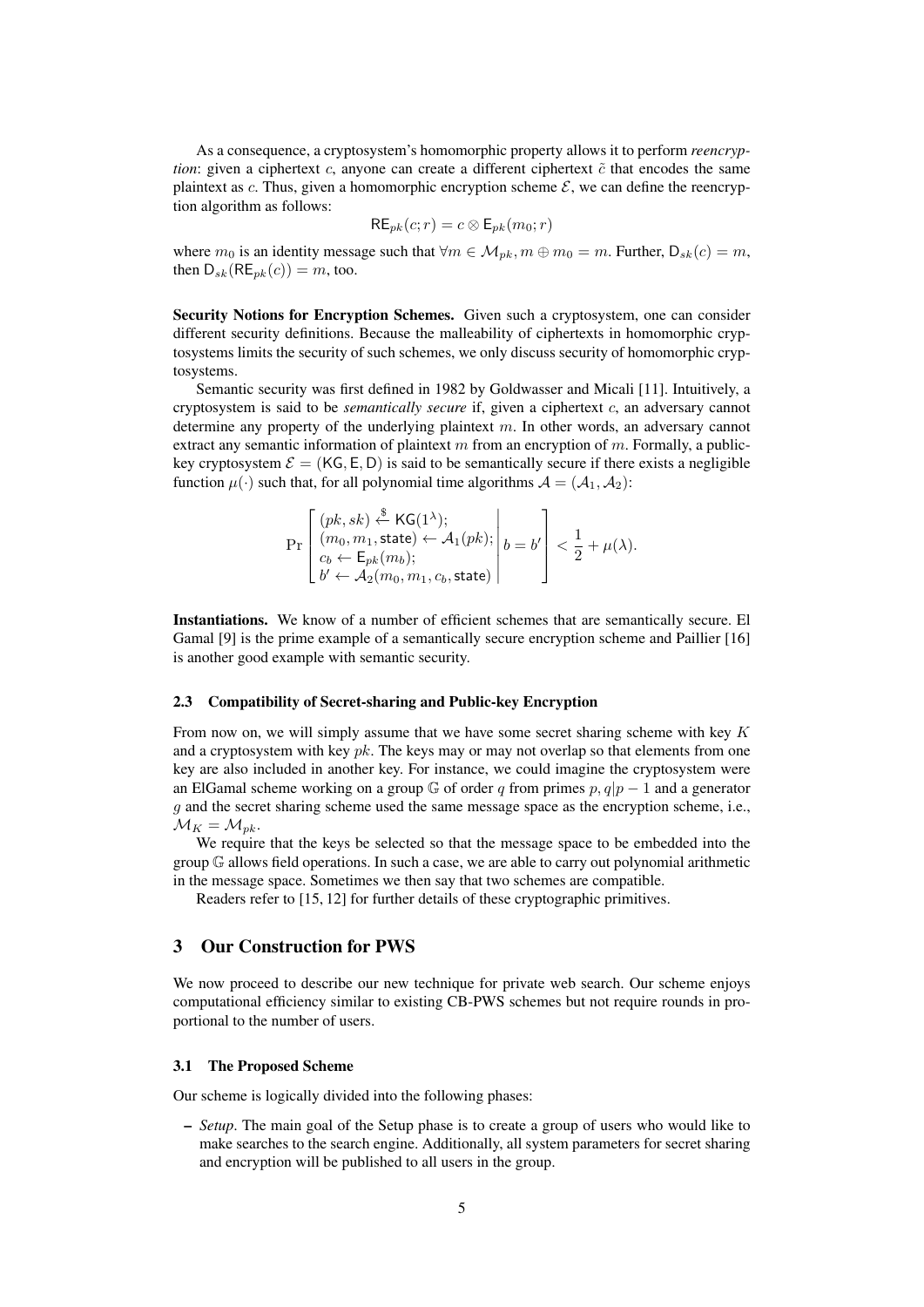- *Mixing query*. Completing the Mixing Query phase, all users hold a re-encrypted and permuted version of distributed query terms.
- *Submitting query*. The group manager recovers a set of queries, but it cannot know who submitted which query. It then submits to the search engine. On receiving a set of query results from the search engine, it broadcasts the result.

Let  $n$  be a size of group. For convenience, we simply assume that the group manager knows the  $n$  and all users know where the group manager is and how to contact the group manager. Further, all messages are assumed to be automatically encoded into the working group of a public-key cryptosystem. Thus we do not use an extra notation for denoting that a plaintext was embedded into an element in the working group.

**Setup.** Let  $\mathcal{E} = (KG, E, D)$  be a semantically secure public-key cryptosystem with homomorphic property, and let  $K$  be a public key specifying a list of parameters for Shamir's secret sharing scheme. It also specifies how to efficiently perform polynomial evaluation and interpolation (see Section 2.1). The Setup phase is again divided into the following activities:

- 1. When the group manager  $G$  receives  $n$  requests for private query, it creates a group  $\{u_1, u_2, \ldots, u_n\}.$
- 2. The group manager chooses a pair of keys  $(pk, sk)$  by invoking  $(pk, sk) \overset{\$}{\leftarrow} KG(1^{\lambda})$  and publishes all system parameters ( $pk, K$ ) for the protocol. As mentioned before,  $\mathcal{M}_K =$  $\mathcal{M}_{pk}$ .

**Mixing Query.** After obtaining system parameters from  $G$  as a response for its query request, each user  $u_{i \in [n]}$  does the followings:

1. On receiving the parameters,  $u_i$  chooses  $n-1$  random coefficients  $r_{i,j} \in M_K$  and determines

$$
R_i(X) = r_{i,n-1}X^{n-1} + \cdots + r_{i,1}X + \mathsf{q}_i
$$

where  $q_i \in \mathcal{M}_K$  is  $u_i$ 's query term.

2. Each user computes shares  $v_{i,j}$  of his query  $q_i$  for every  $j \in [n]$  by

$$
R_i(j) = \sum_{k=1}^{n-1} r_{i,k} j^k + \mathsf{q}_i.
$$

We define  $v_{i,j} := R_i(j)$  for all  $i, j \in [n]$ .

- 3. For each  $j \in [n]$ ,  $u_i$  computes  $\overline{v}_{i,j} = \mathsf{E}_{pk}(v_{i,j})$ , and sends  $\overline{v}_{i,j}$  to  $u_{j\neq i}$ .
- 4. After building a list of encrypted shares,  $\bar{V}_i = (\bar{v}_{1,i}, \dots, \bar{v}_{n,i})$ , each user generates a new version of the list,  $\tilde{V}_i = (\tilde{v}_{1,i}, \dots, \tilde{v}_{n,i})$  where  $\tilde{v}_{\ell,i} = \mathsf{RE}_{pk} (\bar{v}_{\pi_i(j),i})$  for all  $\ell, j \in [n]$  and for a random permutation  $\pi_i$  over  $[n]$ .
- 5. Each user sends  $\tilde{V}_i$  to the group manager.

Submitting Query. The group manager performs the following steps:

1. The group manager constructs the following  $n \times n$  matrix  $\mathfrak{M}$  by decrypting all of ciphertexts in the *n* vectors:

$$
\mathfrak{M} = \begin{bmatrix} \tilde{V}_1 \\ \tilde{V}_2 \\ \vdots \\ \tilde{V}_n \end{bmatrix} = \begin{bmatrix} \mathsf{v}_{\pi_1(1),1} & \mathsf{v}_{\pi_1(2),1} & \cdots & \mathsf{v}_{\pi_1(n),1} \\ \mathsf{v}_{\pi_2(1),2} & \mathsf{v}_{\pi_2(2),2} & \cdots & \mathsf{v}_{\pi_2(n),2} \\ \vdots & \vdots & \vdots & \vdots \\ \mathsf{v}_{\pi_n(1),n} & \mathsf{v}_{\pi_n(2),n} & \cdots & \mathsf{v}_{\pi_n(n),n} \end{bmatrix}
$$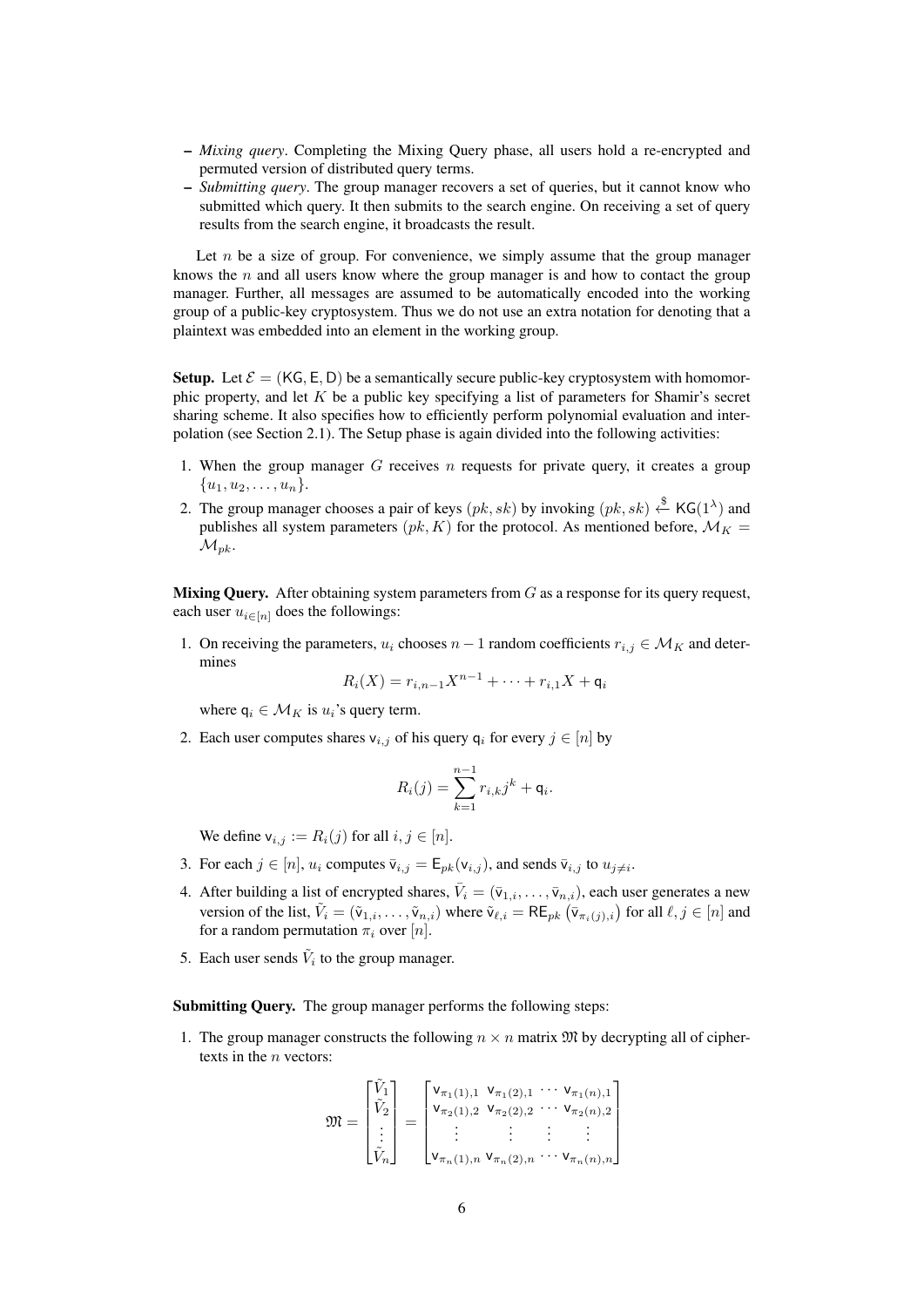- 2. Since G has no order information for each row, it sequentially recovers each query term by applying the Lagrange interpolation formula to each element in M. During recovering, the group manager just ignores all meaningless query terms.
- 3. The group manager submits a set of query terms to the search engine  $W$ . The group manager broadcasts the output from W.

#### 4 Analysis

This section analyzes the performance of our construction regarding the efficiency requirements. Next, we analyze the security of our protocol by examining all behaviors of the protocol.

#### 4.1 Performance Analysis

Our protocol is compared to other CB-PWS solutions with respect to three efficiency measures– computation, communication and round. For this purpose, we first analyze the performance of our proposal. Then schemes proposed by [5] and [14] are compared to our proposal respectively. Since the scheme by [20] is identical to [5] except for replacing shuffle by permutation network, we decided to omit the scheme by [20]. Furthermore, we cannot give a fair comparison between the scheme proposed by  $[13]$  and our scheme because our scheme allows n times longer than the maximum length of query terms allowed in [13].

Parameter selection. Before giving the comparisons, we fist need to determine the system parameters: the group size  $(n)$  and the key size.

We believe that the time users must wait in order to form the group determines the group size  $n$ . Fast creating the group makes it possible to reduce the query delay. At the same time, the bigger size of the group, the more privacy the protocol achieves. Therefore, one way that the members can obtain strong privacy is that a user joins a different small-sized group every time the user submits a query. According to [5],  $n = 3$  is the most realistic group size, in practice. The authors in [5] stated that with overwhelming probability a group of  $n = 3$  users can be created in a hundredth of a second.

Regarding the key length, we take a 1024-bit key length like other solutions. Thus, a key of 1024-bit length can encrypt up to 128 bytes at a time and so a public-key cryptosystem that uses a 1024-bit key length can deal with queries approximately 64 characters.

Computation complexity. Now we analyze the computation cost for running the protocol. In general, since it is widely accepted that modular exponentiations dominates the total computation cost of a system, we also focus on the number of modular exponentiations that every user must perform during executing each protocol. For a fair comparison we assume that our construction also employes an ElGamal encryption scheme.

For this purpose, we denote by  $ME(\ell)$  a modular exponentiation modulo an  $\ell$ -bit integer value. The scheme in [14] extensively uses a double encryption by combining ElGamal encryption and Cramer & Shoup's cryptosystem [6]. Thus, some modular exponentiations in [14] should be carried out modulus a 2048-bit integer rather than a 1024-bit integer like [5] and our scheme. Our experimental implementation without any optimization shows that a 1024-bit modular exponentiation is approximately 10 times faster than a 2048-bit modular exponentiation. More specifically, a 1024-bit modular exponentiation takes 18 msec on average, while a 2048-bit modular exponentiation takes 191 msec on average.

We give the comparison of schemes in Figure 1, regarding the computation complexity. We remark that evaluation of a polynomial in a finite field of degree less than  $n$  at  $n$  points can be performed using at most  $O(M(n) \log n)$  field operations where  $M(n)$  is the number of bit operations to multiply two  $n$ -bit integers. Similarly, Lagrange interpolation can be computed with the asymptotically same computation.

We see that our scheme obtains the lowest computation cost. Of course, our scheme and [5] do not provide any mechanism to protect the honest users against the malicious adversary.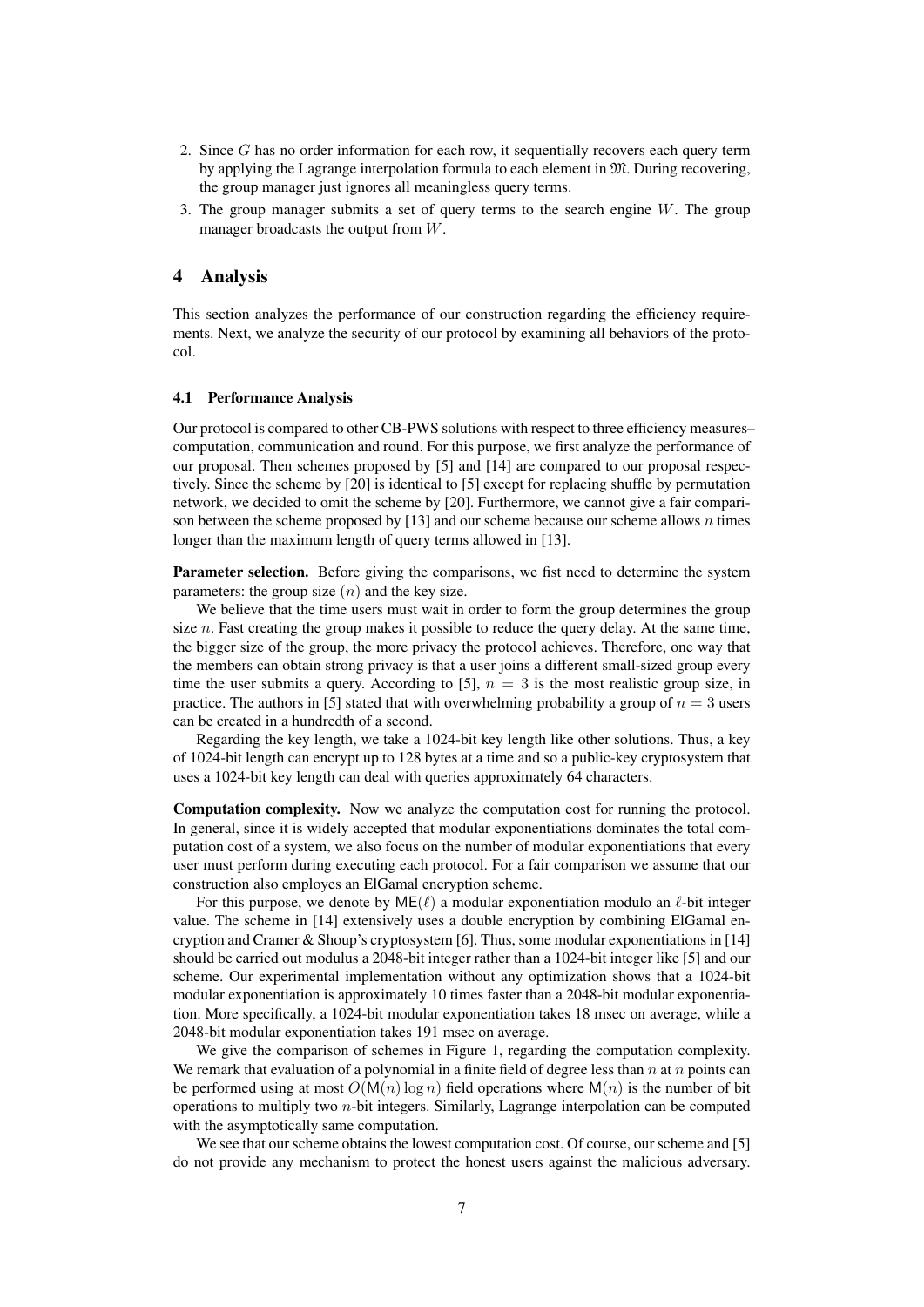However, even if we use zero-knowledge proofs to achieve active security, our scheme still has  $O(n)$  computation complexity such as [14].



Fig. 1. Computation Complexity

Communication & Round complexity. First of all, it is clear that our protocol incurs just a constant number of rounds. Next, we compare the communication complexity by counting the number of messages that every user should send in each step of the protocols. Table 1 summarizes the comparison results.

Our proposal consists of five rounds: (1) obtaining the system parameters, (2) applying Shamir's secret sharing and encryption to the query term and sending the resulting list, (3) mixing the resulting set and sending it to the group manager, (4) recovering a set of query terms and submitting to the search engine, and finally (5) broadcasting the search results to the users. We see that all schemes have  $O(n)$  communication complexity. However, our scheme only requires 5 rounds, while other proposals have  $O(n)$  round complexity.

Table 1. Communication & Round Complexity

|                 | Communication | Round      |
|-----------------|---------------|------------|
|                 | Complexity    | Complexity |
| The Scheme [5]  | $3n-2$        | $n+6$      |
| The Scheme [14] | $4n-2$        | $n+6$      |
| Our Scheme      | 4n            |            |

Remark 1 *There is an interesting difference between our scheme and other two schemes. Our scheme demands the group manager to perform heavy computations, while the group manager in other schemes only plays a role of maintaining a group of users. However, in practice, since n* is small (e.g.,  $n = 3$  or 4), we think that these computations may affect the performance but *not considerable.*

#### 4.2 Security Analysis

Our construction achieves the following privacy requirements of the users when they submit query terms to a search engine:

- *Unlinkability among users*. The users must not be able to link a certain query to a specific user who has entered the query.
- *Unlinkability between the group manager and the users*. The group manager must not be able to link a certain query with the user who have entered it.
- *Unlinkability between the search engine and the users*. The web search engine must not be able to build a plausible profile of a specific user.

Unlinkability among users. Let  $J \subset [n]$  be a set of semi-honest users such that  $|J| = \eta < n$ . For notional convenience, suppose that  $\hat{u} \in J$  is of index  $\alpha \in [n]$ , but it follows all steps of the protocol. At the end of the Mixing Query step,  $\hat{u}$  receives a list of encrypted shares from other users,  $(\bar{v}_{1,\alpha}, \bar{v}_{2,\alpha}, \ldots, \bar{v}_{n,\alpha})$ . If  $\hat{u}$  would be able to decrypt these ciphertexts, it would be able to fill in some parts of the matrix  $M$ . Nevertheless, as long as  $M$  is not completed, it cannot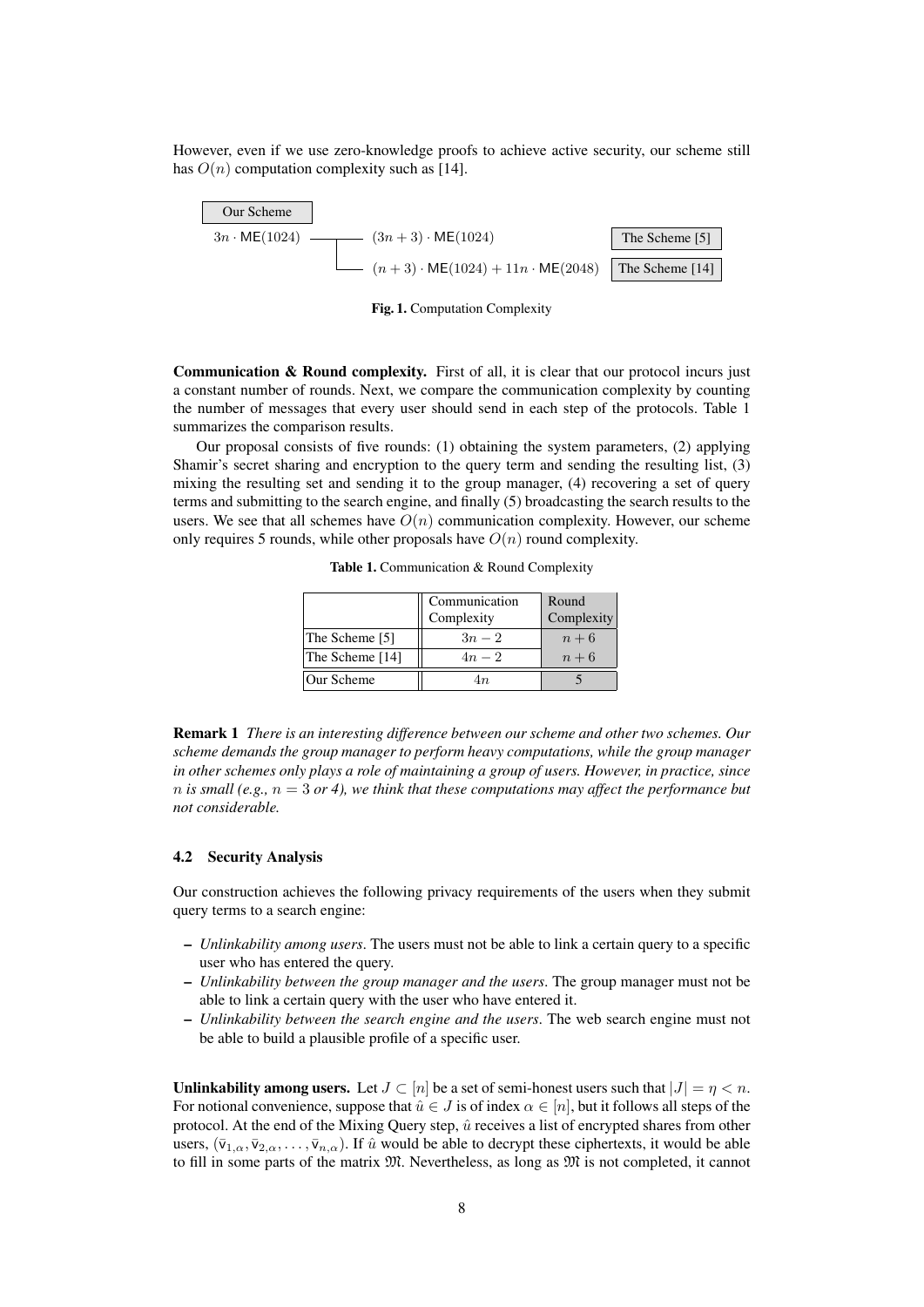know the queries of honest users. For example, let  $u_1, u_2$  be only the honest users. Denoting by  $\boxtimes$  a decrypted share,  $\hat{u}$  would be able to obtain at most the following matrix:

$$
\begin{bmatrix} ? & \boxtimes \boxtimes \cdots \boxtimes \\ \boxtimes ? & \boxtimes \cdots \boxtimes \\ \boxtimes \boxtimes \boxtimes \cdots \boxtimes \\ & \vdots \\ \boxtimes \boxtimes \boxtimes \cdots \boxtimes \end{bmatrix}
$$

Hence,  $\hat{u}$  is unable to obtain  $q_1$  and  $q_2$ , and thus our solution preserves users' privacy.

Unlinkability between the group manager and the users. Our protocol allows that two entities (i.e., between  $\hat{u}$  and G) collude. At the mid of the Submitting Query phase, a compromised group manager and semi-honest users have the valid matrix, but they still do not know the secret permutations of honest users. Therefore, even though the group manager would be compromised, the attacker has that a random guess regarding a "link" is correct with probability that is only negligibly greater than  $\frac{1}{n-\eta}$ .

Unlinkability between the search engine and the users. Our protocol allows the search engine to participate in the execution of the protocol, only at the end of the last phase. For similar reasons above, it cannot link a certain query to an honest user, and so it cannot build profiles for honest users.

## 5 Concluding Remarks and Further Research

Web searches have been shown to be often sensitive. Any information leaked from search histories could endanger user privacy. Search histories may contain health-related data and possibly other personal information, including, but not restricted to: political or religious views, sexual orientation, etc. For example, Google provides signed-in users with personalized search results based on the history of their searches and navigation. Furthermore, users typing search queries in the Web interface are prompted with suggestions resulting from their history. To this end, Google tracks all Web searches performed by a signed-in user, as well as the target web pages clicked from the search result page.

In this work, we presented a constant-round CB-PWS protocol for protecting users' privacy. Our solution can be easily deployed to the current systems because it does not require any changes in the service provider side. However, still there are some remaining work for further research as follows:

- We will try to provide a more rigorous security proof using the standard techniques like simulation or game-playing proof. For this purpose, we first need to define the notion of privacy in this setting.
- We should improve the performance of the group manager side, especially in the case that the size of group is huge.

## References

- 1. Anonymizer. http://www.anonymizer.com, 2014.
- 2. Scroogle. http://scroogle.org, 2014.
- 3. TracMeNot. http://mrl.nyu.edu/dhowe/trackmenot, 2014.
- 4. G. Blakley. Safeguarding cryptographic keys. *American Federation of Information Processing Societies Proceedings*, 48:313–317, 1979.
- 5. J. Castellà-Roca, A. Viejo, and J. Herrera-Joancomartí. Preserving user's privacy in web search engines. *Computer Communications*, 32(13-14):1541–1551, 2009.